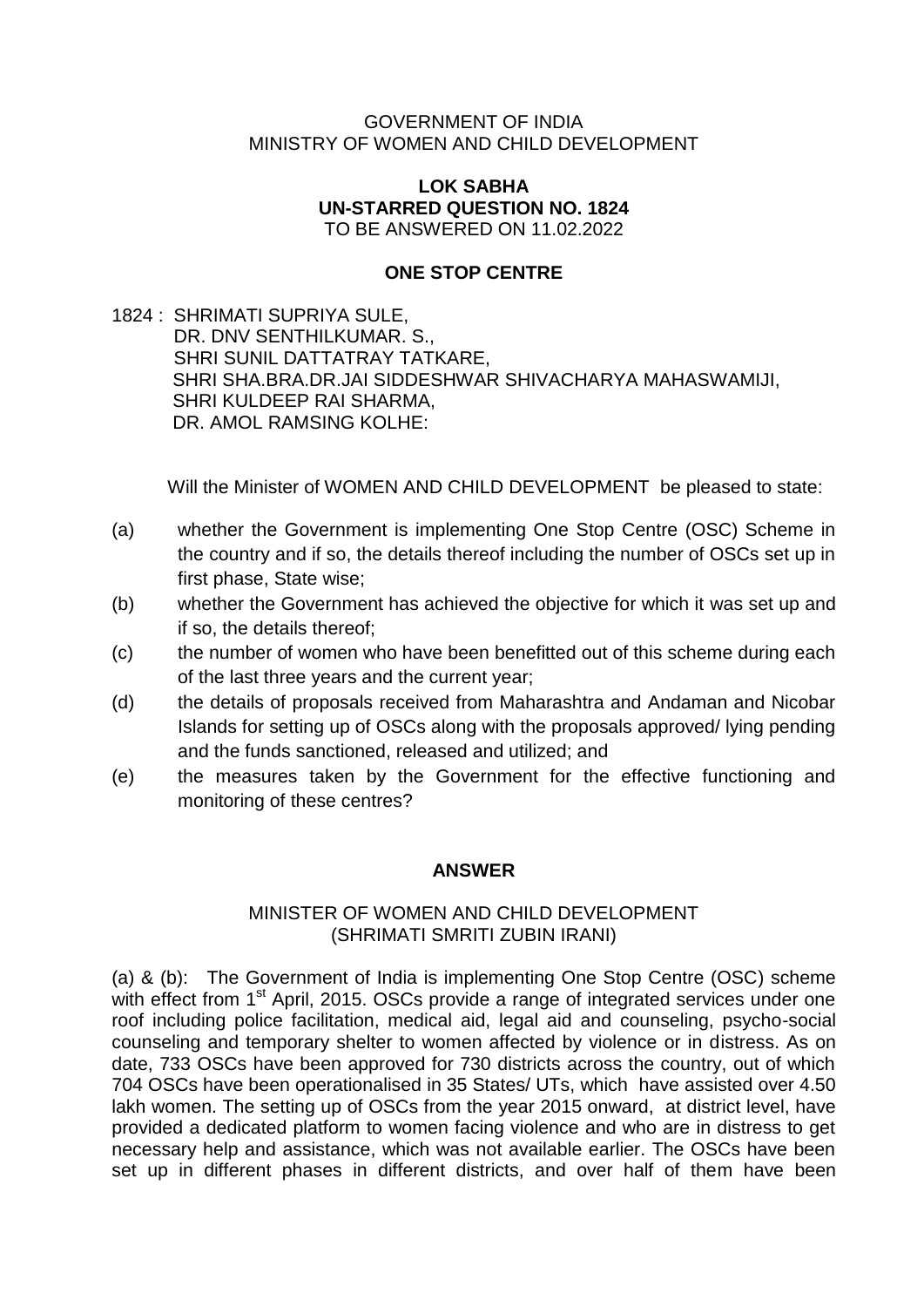operationalised in the past three years. This clearly shows that the scheme is moving in the right direction to achieve the envisaged goals and objectives. The State-wise details of OSCs set up in first phase is at **Annexure-I.** 

(c): The OSCs have assisted more than 4.5 lakh women as on 30.09.2021. The State / UT-wise details of number of women assisted is at **Annexure-II.** 

(d): In different phases, proposals for setting up 37 OSCs from State of Maharashtra and 03 OSCs from the UT of Andaman and Nicorbar Islands were received in the Ministry. All these centres were approved by the Programme Approval Board (PAB) of the Ministry and are functional as on date. In addition, Ministry has recently received a proposal on 02.12.2021 for setting up one additional OSC in Thane district of Maharashtra.

As on date, an amount of Rs. 29.39 crore has been released under the scheme to the State of Maharashtra, out of which Utilisation Certificates (UCs) for an amount of Rs. 5.03 crore have been received. In case of UT of Andaman and Nicobar Island, against a total release of Rs. 1.88 crore, UCs have been received for an amount of Rs. 1.24 crore.

(e): As per the scheme guidelines, district/ State authorities are mandated for monitoring, coordinating and mid-course correction for effective implementation of the scheme. The Ministry at various levels also reviews, from time to time, for effective implementation of the scheme and functioning of these centres by issuing advisories to States Governments/ UT Administrations and conducting meeting, video conferencing etc with all concerned functionaries. Further, an online platform namely Sakhi Dashboard is also available for monitoring of its implementation.

\*\*\*\*\*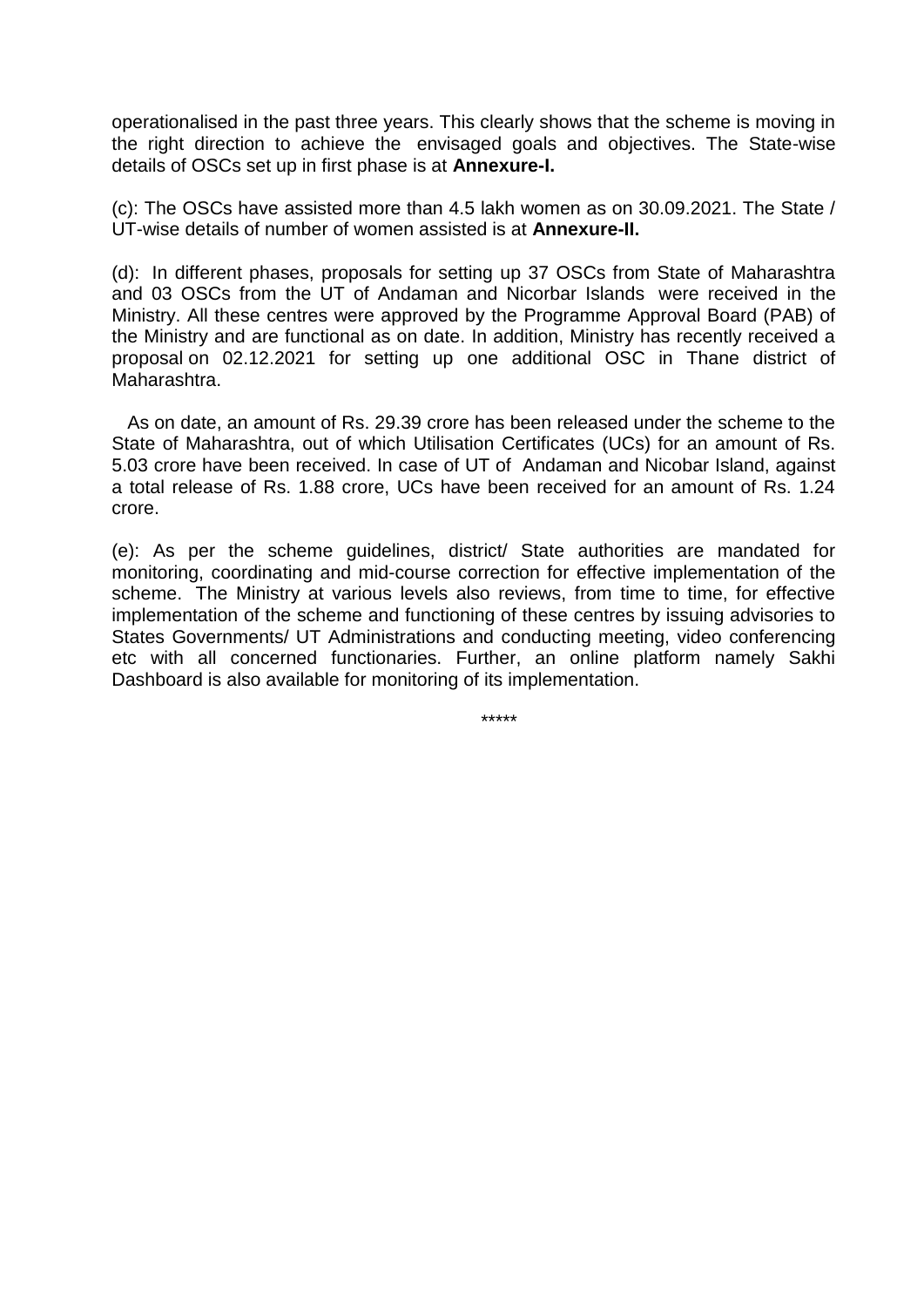### **ANNEXURE REFERRED TO IN REPLY TO PART (a) & (b) TO THE LOK SABHA**  UN-STARRED QUESTION NO. 1824 FOR ANSWER ON 11.02.2022 REGARDING **'ONE-STOP CENTRE'**

| S.No.           | State/UT                               | Number of    | <b>District</b>        |  |
|-----------------|----------------------------------------|--------------|------------------------|--|
|                 |                                        | <b>OSC</b>   |                        |  |
| $\overline{1}$  | <b>Andaman and Nicobar Islands</b>     | 1            | South Andaman          |  |
| $\overline{c}$  | <b>Andhra Pradesh</b>                  | $\mathbf{1}$ | Krishna                |  |
| $\overline{3}$  | <b>Arunachal Pradesh</b>               | 1            | Papumpare/Itanagar     |  |
| $\overline{4}$  | Assam                                  | $\mathbf{1}$ | Guwahati(kamrup metro) |  |
| 5               | <b>Bihar</b>                           | $\mathbf{1}$ | Patna                  |  |
| 6               | Chandigarh                             | $\mathbf{1}$ | Chandigarh             |  |
| 7               | Chattishgarh                           | 1            | Raipur                 |  |
| 8               | Erstwhile UT of Dadra and Nagar Haveli | 1            | Dadra and Nagar Haveli |  |
| 9               | Erstwhile UT of Daman and Diu          | $\mathbf{1}$ | Diu                    |  |
| 10              | Goa                                    | 1            | North Goa              |  |
| 11              | Gujarat                                | $\mathbf{1}$ | Sabarkantha            |  |
| 12              | Haryana                                | 1            | Karnal                 |  |
| 13              | <b>Himachal Pradesh</b>                | $\mathbf{1}$ | Solan                  |  |
| 14              | Jammu and Kashmir                      | 1            | Srinagar               |  |
| 15              | Jharkhand                              | 1            | Ranchi                 |  |
| 16              | Karnataka                              | $\mathbf{1}$ | Udupi                  |  |
| 17              | Kerala                                 | 1            | Thiruvanatapuram       |  |
| 18              | Madhya Pradesh                         | $\mathbf{1}$ | Indore                 |  |
| 19              | Maharashtra                            | $\mathbf{1}$ | Pune                   |  |
| 20              | Manipur                                | $\mathbf{1}$ | Thoubal                |  |
| 21              | Meghalaya                              | 1            | East Khasi Hills       |  |
| 22              | Mizoram                                | 1            | Aizawl                 |  |
| 23              | Nagaland                               | $\mathbf{1}$ | Dimapur                |  |
| 24              | Odisha                                 | 1            | Bhubaneswar            |  |
| 25              | Puducherry                             | $\mathbf{1}$ | Puducherry             |  |
| 26              | Punjab                                 | $\mathbf{1}$ | <b>Bathinda</b>        |  |
| 27              | Rajasthan                              | 1            | Jaipur                 |  |
| 28              | Sikkim                                 | T            | East Sikkim            |  |
| 29              | Tamil Nadu                             | $\mathbf{1}$ | Chennai                |  |
| $\overline{30}$ | Telangana                              | 1            | Nizamabad              |  |
| $\overline{31}$ | Tripura                                | $\mathbf{1}$ | West Tripura           |  |
| $\overline{32}$ | <b>Uttar Pradesh</b>                   | $\mathbf{1}$ | <b>Banda</b>           |  |
| 33              | Uttrakhand                             | $\mathbf{1}$ | Haridwar               |  |

## **State-wise umber of OSCs set up in first phase**